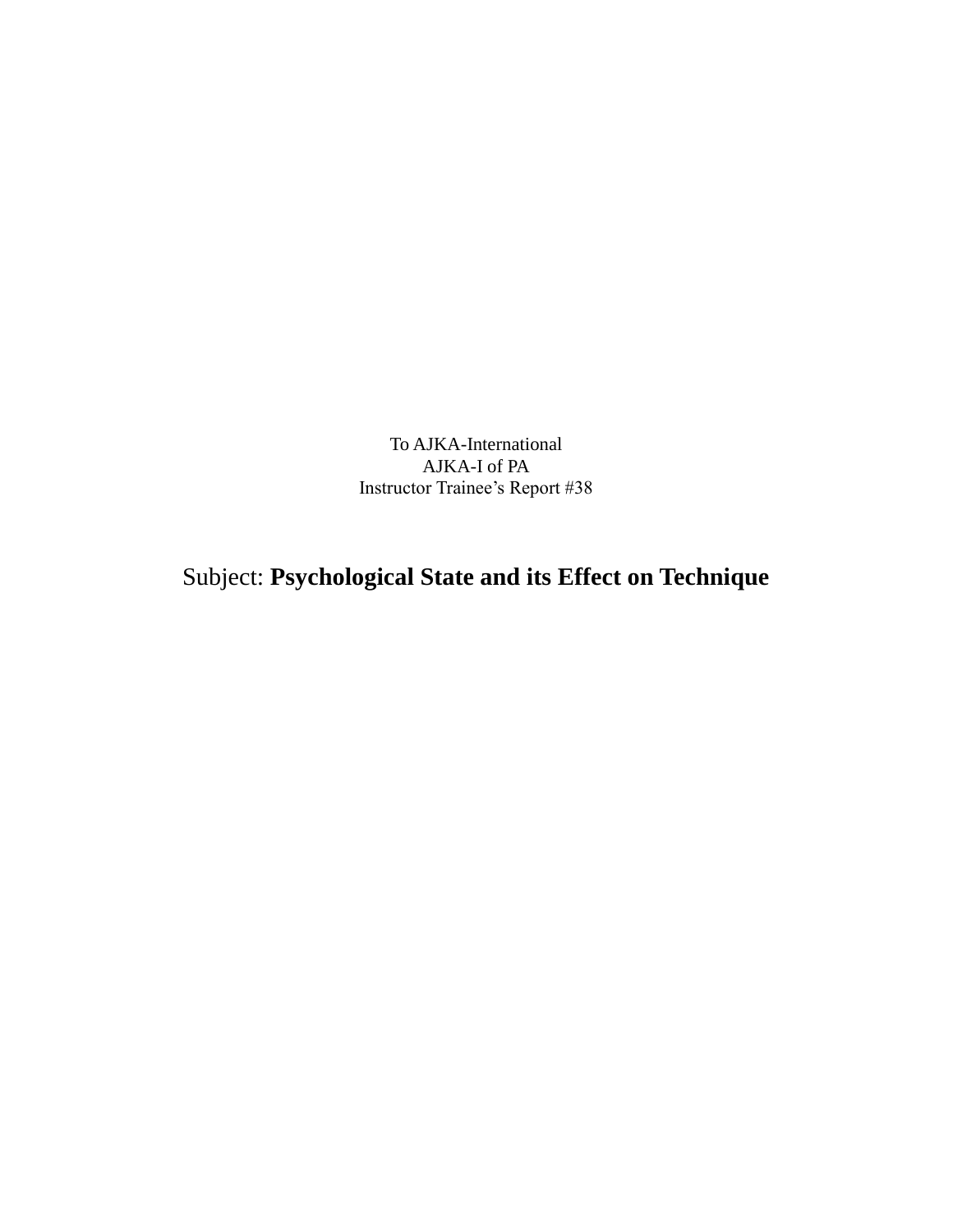To AJKA-International AJKA-I of PA Instructor's Trainee Report #38 Subject: Psychological State and its Effect on Technique

Being in the most favorable psychological state of mind for the correct execution of karate techniques is the focus of this Report. It is important to consider the correct interplay between two people whether or not any physical techniques come into action. It is the ability to develop the correct psychological state that is the most beneficial part of karate. If one can develop the correct mind through training one can then apply the developed mind to everyday life. As Master Funakoshi stated in Niju Kun, "Do not think that karate training is only in the dojo."

The connection of a person's mind to karate technique is very important. If you want to do something then do it. The ability to act correctly when you want is very important. For every action there is an equal and opposite reaction. This is the idea behind kime or focus. As Sensei Yaguchi stated, "the mind sees the target then the body takes the target."<sup>1</sup>

For a correct psychological state you must make the most favorable conditions for this concentration. One important factor is the cutting off of unnecessary (or negative) emotions so the mind will be clear to concentrate on the necessary subject. The mind must be very calm and clear of emotions, but at the same time ready.

Clearing the mind of all thoughts, and holding it empty, but in a heightened state of readiness, is much more difficult than it sounds. Our brains are not accustomed to functioning in that way. As humans we are used to multi-track parallel processing, that is, thinking or monitoring or making calculations on many levels simultaneously.

For example, while preparing for a sparring match in the dojo we may be distracted by the sights and sounds all around us, changes in the spectators, a comment from the sensei, the temperature, what's going on in the next ring, how we are feeling, who we may have to fight after the present opponent, what strategies worked on the last one, and so on. A person relies not on what they think should be the next move, but what is their trained natural reaction (or instinct) or what is felt intuitively.

True spirit has alertness, mental poise, concentration and awareness and an extension of life force or will. It is very hard to define, but a necessary ingredient. Sometimes as a training way emotional spirit is given then the emotion is cut off leaving a desirable state of mind; thus, the concept of *mushin*.

 $\overline{a}$ 

<sup>&</sup>lt;sup>1</sup>Yaguchi, Yutaka "Power of Concentration"